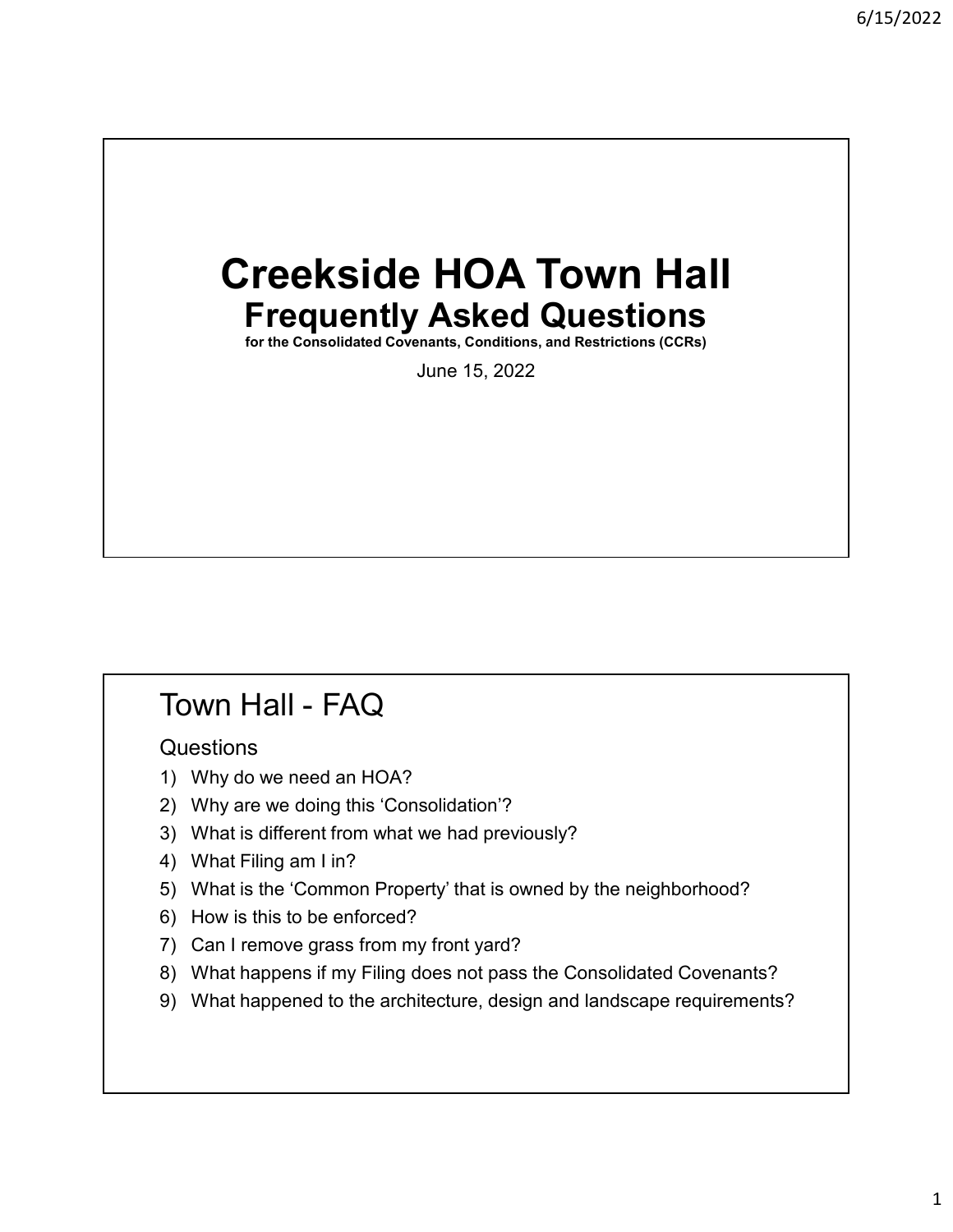- Town Hall FAQ<br>• Why do we need an HOA?<br>• HOAs are intended to maintain property values and promote peace and harmony within a<br>reighborhood. In the distant past, more Americans lived in rural environments where their use<br> Fown Hall - FAQ<br>• Why do we need an HOA?<br>• HOAs are intended to maintain property values and promote peace and harmony<br>regiphorhood. In the distant past, more Americans lived in rural environments where<br>fore misuse) of the **• HORE ART ART AND ASSEM (ATTACT)**<br>• HOAS are intended to maintain property values and promote peace and harmony within a<br>• rejok are intended to maintain property values and promote peace and harmony within a<br>• rejok th neighborhood. In the distant past, more Americans lived in rural environments where their use (or misuse) of their property had little effect on their neighbors. Increasing urbanization and therefore housing density results in more and more conflicts over property use and appearance. HOAs generally exist to mitigate these conflicts.\*
- **Every year, more and more colorado** and property values and promote peace and harmony within a reighborhood. In the distant past, more Americans lived in rural enviroments where their use (or misses) of their property 6/15/20<br>association ("HOA"), and HOA"), and the method of methods are accounted to maintain property and the method of methods are interest common interest common interest common interest community or community or communit  $\text{Hall}$  –  $\text{FAQ}$ <br>MM  $\text{Hall}$  –  $\text{FAQ}$ <br>Holes are intended to maintain property values and promote peace and harmony within a<br>meighborhood in the distant past, more Americans lived in rural environments where their use<br>th  $\begin{array}{l} 6/15/2022 \ \end{array}$ <br>Simply do we need an HOA?<br>HOAs are intended to maintain property values and promote peace and harmony within a<br>meghbohood. In the distant past, more Americans lived in rural environments where th 6/15/20:<br>and other means of an HOA?<br>HOAs are intended to maintain property values and promote peace and harmony within a<br>melghborhood in the distant past, more Americans lived in rural environments where their use<br>to remi HOA.\* FOWN Hall - FAQ<br>• Creekside and HOA?<br>• Hotel and HOA?<br>• Hotel and HOA?<br>• Hotel are interested to maintain property walters and promote parace and harmony within a<br>foremer parameter hours and the subset of the subset of th Fevry year, more and more Coloradons live in homes that are part of a homes were in the state of the measure in secondary association.<br>
New homes are specially likely to be part of an HOA - this was true of a homes that of • Why are we doing this 'consolidation'?<br>• When the expectative that the same to a structure may buyers, sellers,<br>and others involved in hometransactions do not truly appreciate what it means to be part of an<br>• Creekside
- and therefore is required to exist, in some form, by state law.

\*Source: Website posting by Jeffrey Cullers; Herms & Herrera, LLC Fort Collins and Norther Colorado (Full posting is shown in Appendix A)

- - was done in six sections, referred to as filings.
- and others involved in home transactions do not truly appreciate what it means to be part of an<br>  $\text{HOA}^*$ <br>  $\text{reekside I HOA owns common property within the subdivision}$ <br>  $\text{rce. Website positive by before is required to exist, in some form, by state law.}$ <br>  $\text{rece. Website positive by before, Hems & Herers, ILC Fort Collins and Northern Colorado  
points is shown in Appendix A)$ Freekside | HOA owns common property within the subdivision<br>
rad therefore is required to exist, in some form, by state law.<br>
rec: Website posting by Jeffrey Cullers; Herms & Herrera, LLC Fort Collins and Norther Colorado<br> (Filing 1 and Filing 2 were done at the same time with the same covenants.) The covenants were similar but not the same.
- ree: Website posting by Jeffrey Cullers; Herms & Herrera, LLC Fort Collins and Norther Colorado<br>
bosting is shown in Appendix A)<br>
(hy are we doing this 'consolidation'?<br>
 When the Creekside neighborhood was being built ov Creekside to have the same controlling documents to reduce confusion and bring consistency throughout the neighborhood. From the Comparison of the Consolidation'?<br>
• When the Creekside neighborhood was being built over the years, it<br>
was done in six estcions, referred to as filings.<br>
• There were five different covenants associated with the
	- accommodated within the consolidated covenants.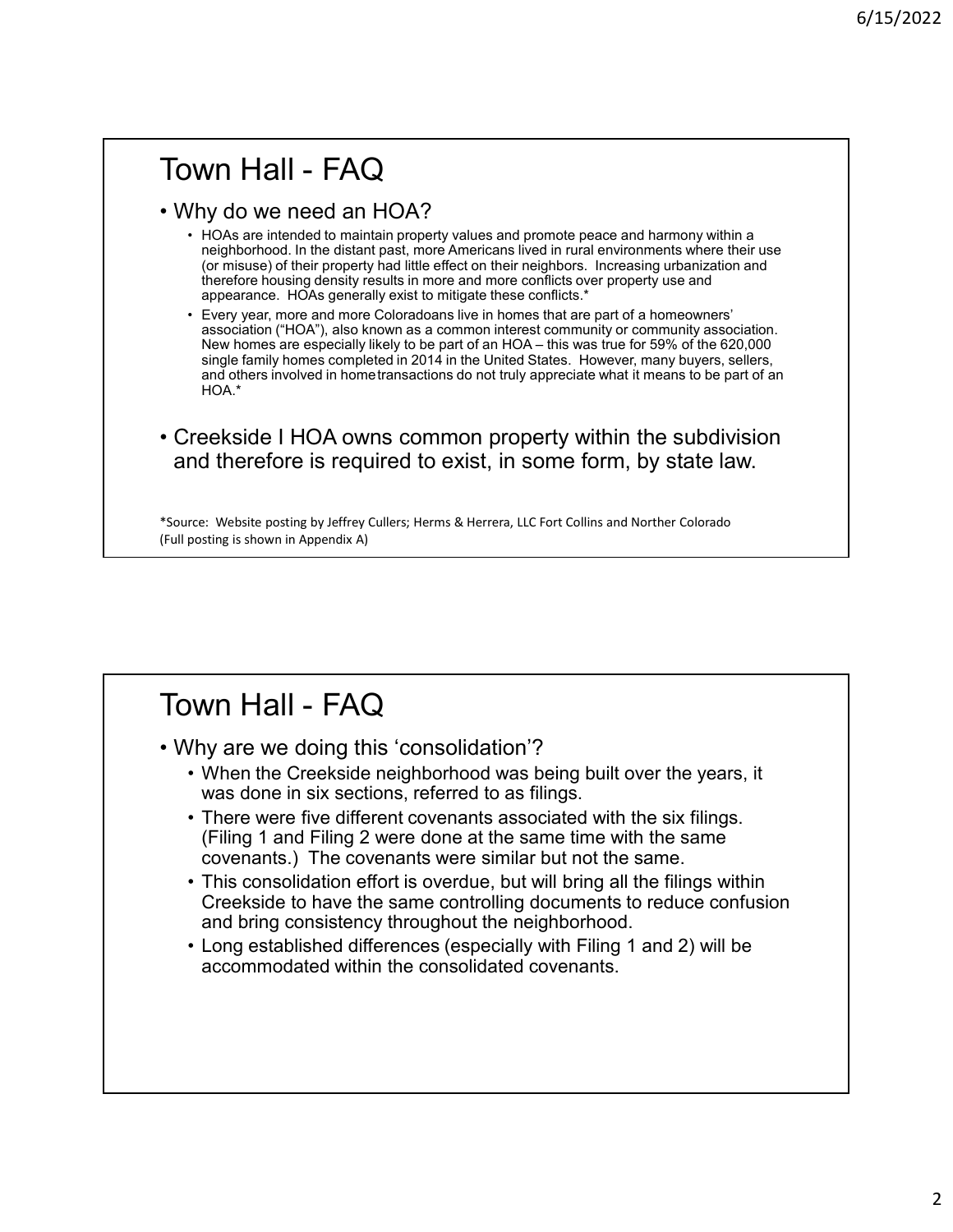# Town Hall - FAQ<br>• What is different from what we had before?<br>• This all depends on the filing in which you live.<br>• While there are many details, the overview is: Fown Hall - FAQ<br>
• What is different from what we had before?<br>
• This all depends on the filing in which you live.<br>
• While there are many details, the overview is:<br>
• Recitals (Reckground Info – Sec 2)<br>
• Recitals • This all **− FAQ**<br>• This all depends on the filing in which you live.<br>• This all depends on the filing in which you live.<br>• While there are many details, the overview is:<br>• Consolidated ecitals (Background Info – Sec 2) • WM Hall - FAQ<br>
• This all depends on the filing in which you live.<br>
• While there are many details, the overview is:<br>
• While there are many details, the overview is:<br>
• Consolidated<br>
• Recitals<br>
• Greatly expanded to **Original** FOWN Hall - FAQ<br>
• What is different from what we had before?<br>
• This all depends on the filing in which you live.<br>
• While there are many details, the overview is:<br>
• Primarily focused on the filing information.<br>
• Reci **• Primarily focused on the filing in the filing in the filing in the filing in which you live.**<br>
• This all depends on the filing in which you live.<br>
• While there are many details, the overview is:<br>
<u>iginal</u> **Eccitals**<br> Fractions (Sec 3)<br>
• United States (Sec 3)<br>
• United States (Sec 3)<br>
• Definitions (Sec 3)<br>
• Definitions (Sec 3)<br>
• Definitions (Sec 3)<br>
• Definitions (Sec 3)<br>
• Definitions (Sec 3)<br>
• Definitions (Sec 3)<br>
• Definitions ( **OWN Hall - FAQ**<br>
What is different from what we had before?<br>
• This all depends on the filing in which you live.<br>
• While there are many details, the overview is:<br>
• The there are many details, the overview is:<br>
• The sec FOWN Hall - FAQ<br>
• What is different from what we had before?<br>
• This all depends on the filing in which you live.<br>
• While there are many details, the overview is:<br>
Original<br>
• Recitals<br>
• Primarily focused on the filing FOWN Hall - FAQ<br>
• What is different from what we had before?<br>
• This all depends on the filing in which you live.<br>
• While there are many details, the overview is:<br>
• Crecitals<br>
• Primarily focused on the filing inform • Brief Statement The FAC What is different from what we had before?<br>
• This all depends on the filing in which you live.<br>
• While there are many details, the overview is:<br>
• Frimarily focused on the filing information.<br> Consolidated 6/15/2022<br>
and before?<br>
inch you live.<br>
overview is:<br>
<u>Consolidated</u><br>
• Recitals<br>
• Greatly expanded to cover the history of the filings<br>
• Definitions<br>
• Definitions<br>
• Titems defined<br>
• Names & Descriptions of Property/E <sup>6</sup>/15/2022<br> **d before?**<br>
ch you live.<br>
hyou live.<br>
recitals<br>
Fectals are consolidated to cover the history of the filings<br>
and why the consolidated are being proposed.<br>
Definitions<br>
• 17 items defined<br>
• Describes the Hom 6/15/2022<br>
and before?<br>
inch you live.<br>
soverview is:<br>
some live of the filings<br>  $\frac{1}{2}$ <br>  $\frac{1}{2}$ <br>  $\frac{1}{2}$ <br>  $\frac{1}{2}$ <br>  $\frac{1}{2}$ <br>  $\frac{1}{2}$ <br>  $\frac{1}{2}$ <br>  $\frac{1}{2}$ <br>  $\frac{1}{2}$ <br>  $\frac{1}{2}$ <br>  $\frac{1}{2}$ <br>  $\frac{1}{2}$ <br>  $\frac{1}{2}$ 6/15/2022<br>
d before?<br>
th you live.<br>
hyou live.<br>
verview is:<br>
standard to cover the history of the filings<br>
creatly expanded to cover the history of the filings<br>
and why the consolidated are being proposed.<br>
Definitions<br>
th **6/15/2022**<br> **example 15/2022**<br>
Fich you live.<br>
overview is:<br>
Consolidated<br>
• Recidals<br>
• Cerally expanded to cover the history of the filings<br>
• Cerally expanded to cover the history of Primes<br>
• Definitions<br>
• Peropert 6/15/2022<br>
d before?<br>
th you live.<br>
hyou live.<br>
review is:<br>
review is:<br>
rescribes the Hostopy of the filings<br>
and why the consolidated are being proposed.<br>
Definitions<br>
17 items defined<br>
Names & Descriptions of Property/Ea and before?<br>
inch you live.<br>
overview is:<br>
Consolidated<br>
• Recitals<br>
• Grattly expanded to cover the history of the filings<br>
• and why the consolidated are being proposed.<br>
• Definitions<br>
• Names & Descriptions of Property d before?<br>
• Creative was:<br>
• Creative was the Recitals<br>
• Greative was and why the consolidated are being proposed.<br>
Definitions<br>
• T7 lems defined<br>
• Names & Descriptions of Property/Easements (Art 2)<br>
• Describes the Ho **Channel Control Control Control Control Control Control Control Control Control Control Control Control Control Control Control Control Control Control Control Control Control Control Control Control Control Control Cont** • Primarily focused on the filing information. • Greatly expanded to cover the history of the filing intervalsed to contently the consolidated are bing proposed.<br>• (1) terms defined<br>• (Noes not exist)<br>• Names & Descriptio • Association (Sec 5)<br>
• Assessment State of The State of The State of Properties the Homeowner's<br>
• Association (Sec 5)<br>
• The Association (Art 3)<br>
• The Association (Art 3)<br>
• Brief statement that all the filings will be From Solution of Property<br>
(Does not exist)<br>
• Rames & Descriptions of Property<br>
• Charactes the Homeowers' are and Easements.<br>
• Fine Association (Sec 5)<br>
• The Association (Aft 3)<br>
• Otherwors the Purposes, Power<br>
part • Commons & Descriptions of Property/Easements (Art 2)<br>• A Triems defined<br>• Describes the Homeowner's and HOA's authority<br>and responsibilities with regard to the Common<br>• The Association (Art 3)<br>• Overviews the Purposes, P

- part of the same HOA and detailing the two classes of membership (and voting rights).
- and why the consolidated are being proposed.
- 
- and responsibilities with regard to the Common Areas and Easements. Friedly Controllary<br>
Friedly Sescriptions of Property/Easements (Art 2)<br>
• Describes the Homeowner's and HOA's authority<br>
and responsibilities with regard to the Common<br>
Areas and Easements.<br>
The Association (Art 3)<br>
• Ove
- 
- the Homeowners' Association.

### **Original**

- 
- Homeowner as to the financial support of the neighborhood via the HOA. Homeowners' Association (Sec 5)<br>
• Brief statement that all the filings will be<br>
• The Association (Art 3)<br>
or Owerviews the Purposes, Power<br>
part of the same HOA and detailing the two<br>
the Homeowners' Association.<br>
cl Experient that all the filing swill be<br>
interastion (Art 3)<br>
interastion (Art 3)<br>
in the same HOA and detailing the two<br>
the Homeowners' Association.<br>
The Association (Art 3)<br>  $\cdot$  Overviews the Purposes, Powers and<br>
sisse evewers association (sec 5)<br>
iet statement that all the filings will be<br>
• Overviews the Purposes, Powers and<br>
the same HOA and detailing the two<br>
special is different from what we had before? (cont'd)<br>
all<br>
special expect France Constrained Constrained Constrained Constrained Constrained Constrained Constrained Constrained Constrained Constrained Constrained Constrained Constrained Constrained Constrained Constrained Constrained Constrained Town Hall - FAQ<br>
• What is different from what we had before? (cont'd)<br>
• Assessments (Sec 7)<br>
• Explanation of the responsibilities of the<br>
• Explanation of the responsibilities of the<br>
• Explanation of the responsibiliti
	- -
		-
	- non-payment of assessments.

### **Consolidated**

- 
- Homeowner as to the financial support of the neighborhood via the HOA. • Areas and Easements.<br>
The Association (Art 3)<br>
• Overviews the Purposes, Powers and Authority of<br>
the Homeowners' Association.<br>
• Control of the Homeowners' Association.<br>
• Control of the different types of Access<br>
and S eas an uncasements.<br>Association (Art 3)<br>Perviews the Purposes, Powers and Authority of<br>Homeowners' Association.<br><u>Waldated</u><br>Wassments (Art 4)<br><u>Unident</u><br>Sesments (Art 4)<br>planation of the responsibilities of the<br>impower as to Association (Art 3)<br>verviews the Purposes, Powers and Authority of<br>elformeowners' Association.<br>Bidated<br>sysments (Art 4)<br>phanation of the fragonsibilities of the<br>phanation of the fragonsity of the menowner as to the financi verviews the Purposes, Powers and Authority of<br>
Homeowners' Association.<br>
idated<br>
sisments (Art 4)<br>
planation of the responsibilities of the<br>
menower as to the financial support of the<br>
inghborhood via the HOA.<br>
• Suppleme **d before?** (cont'd)<br> **considered**<br>
Assessments (Art 4)<br>
• Explanation of the responsibilities of the<br>
• Explanation of the responsibilities of the<br>
religiblent radio to the financial support of the<br>
• Defines the diffe **and before?** (cont<sup>2</sup>d)<br>
Consolidated<br>
• Assessments (Art 4)<br>
• Explanation of the responsibilities of the<br>
• Homeower as to the financial support of the<br>
religiblorhood via the HOA.<br>
• Defines the different types of Asse deformediated<br>
Assessments (Art 4)<br>
• Explanation of the responsibilities of the<br>
• Explanation of the responsibilities of the<br>
religiblenchood via the HOA.<br>
• Defines the different types of Assessments<br>
• Annual<br>
• Specia **efore?** (cont<sup>2</sup>d)<br>
bidated<br>
sissments (Art 4)<br>
phanation of the responsibilities of the<br>
phanation of the financial support of the<br>
influence a different types of Assessments<br>
- Annual<br>
- Supplemental<br>
- Supplemental<br>
 **efore? (cont'd)**<br>
<u>Idated</u><br>
Idated<br>
spannents (Art 4)<br>
splannotion of the responsibilities of the<br>
pmeowner as to the financial support of the<br>
refliences the different types of Assessments<br>
• Annual<br>
• Special<br>
• Supplem **fore?** (**Cont'd**)<br> **ated**<br> **atem**<br> **arentists** (Art 4)<br> **annation of the responsibilities of the<br>
<b>ecowere** as to the financial support of the<br> **becomediate and the HOA.**<br>
Special<br>
Supplemental<br>
Supplemental<br>
Supplemental **effore?** (CO**Nt'd)**<br>
<u>lidated</u><br>
signments (Art 4)<br>
spinohnoto of the responsibilities of the<br>
imporobot via the HOA.<br>
sighborhood via the HOA.<br>
fifting the different types of Assessments<br>
- Annual<br>
- Special<br>
- Special<br>
-**Formal Constant Constant Constant Constant Constant Constant Componence as to the financial support of the minimal support of the financial support of the minimal support of the minimal constant Constant Constant Constant efore?** (Cont<sup>2</sup>d)<br>
<u>idated</u><br>
sysments (Art 4)<br>
phenation of the responsibilities of the<br>
phenomera as to the financial support of the<br>
restrictions diated with restrictions (Art Signemental<br>
Fines the ramifications for H
	- -
		-
		-
	- payment of assessments.

- - the previous Design Guidelines into the CCRs.
	-
	- signs and other advertising devices.<br>• Addresses 'hoarding' when it becomes a danger.
	-
	-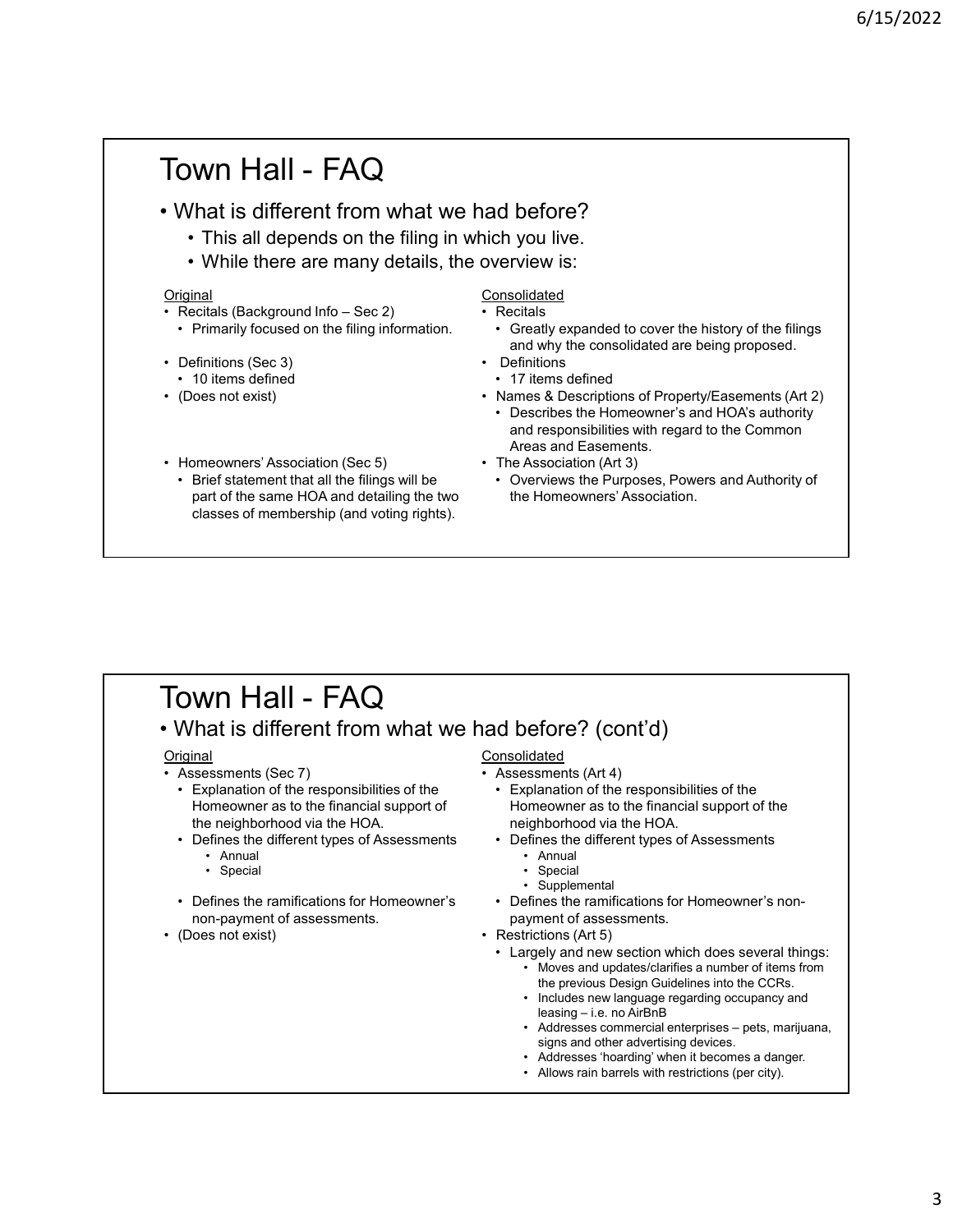# Town Hall - FAQ<br>
• What is different from what we had before? (cont'd)<br>
• Architectural Review (Sec 6)<br>
• Establishes the existence of the<br>
• Establishes the Architectural Review Committee<br>
• Establishes the Architectural **Town Hall - FAQ**<br>
• What is different from what we had before? (cont'd)<br>
• What is different from what we had before? (cont'd)<br>
• Architectural Review (Sec 6)<br>
• Establishes the Architectural Review Committee<br>
• Architec FOWN Hall - FAQ<br>
• What is different from what we had before? (cont'd)<br>
• Architectural Review (Sec 6)<br>
• Establishes the existence of the<br>
Architectural Consolidated<br>
• Establishes the existence of the<br>
Architectural Cons

### **Original**

- -
- **Guidelines**
- **OWN Hall FAQ**<br>
What is different from what we had before? (cont'd)<br>
iginal<br>
Architectural Review (Sec 6)<br>
 Establishes the existence of the<br>
 Architectural Control Committee<br>
 References the existence of the Design<br> **OWN Hall - FAQ**<br>
What is different from what we had before? (cont'd)<br>  $\frac{1}{\text{original}}$ <br>
Architectural Review (Sec 6)<br>
• Establishes the existence of the<br>
• Establishes the pair of the Castellines<br>
• References the existence the Homeowner with regard to the commonly owned fence and sign easement property. FOWN Hall - FAQ<br>
• What is different from what we had before? (cont'd)<br>
• Considiated<br>
• Architectural Review (Sec 6)<br>
• Establishes the existence of the<br>
• Architectural Control Committe<br>
• Considiated<br>
• Architectural Co
- 

### **Consolidated**

- 
- 
- FAQ<br>
What is different from what we had before? (cont'd)<br>
What is different from what we had before? (cont'd)<br>
Architectural Review (Sec 6)<br>
 Establishes the existence of the<br>
Architectural Control Committee<br>
 References Architectural Control Committee **Architectural Control Committee 1996** v Describes the plan submission, approval, 6/15/2022<br>
d before? (cont'd)<br>
Consolidated<br>
• Architectural Review (Art 6)<br>
• Establishes the Architectural Review Committee<br>
• Describes the plan submission, approval,<br>
rejection, and appeal processes as previously<br>
deta <sup>6/15/2022</sup><br>• Establishes the Architectural Review (Art 6)<br>• Establishes the Architectural Review Committee<br>• Describes the plan submission, approval,<br>rejection, and appeal processes as previously<br>detailed in the original 6/15/2022<br> **before? (cont'd)**<br>
<u>pnsolidated</u><br>
Architectural Review (Art 6)<br>
• Establishes the Architectural Review Committee<br>
• Describes the plan submission, approval,<br>
rejection, and appeal processes as previously<br>
detai rejection, and appeal processes as previously detailed in the original Design Guidelines document. 6/15/2022<br>
d before? (cont'd)<br>
Consolidated<br>
Architectural Review (Art 6)<br>
Establishes the Architectural Review Committee<br>
Describes the plan submission, approval,<br>
rejection, and appeal processes as previously<br>
detailed i **before?** (cont'd)<br> **before?** (cont'd)<br>
<u>Architectural</u> Review (Art 6)<br>
• Checribes the plan submission, approval,<br>
• Decrements for plan submission, approval,<br>
• rejection, and appeal processes as previously<br>
detailed i **before?** (cont'd)<br>
Insolidated<br>
Architectural Review (Art 6)<br>
• Establishes the Architectural Review Committee<br>
• Describes the plan submission, approval,<br>
rejection, and appeal processes as previously<br>
detailed in the or **before? (cont'd)**<br> **hospidated**<br>
Architectural Review (Art 6)<br>
• Establishes the para ubmission, approval,<br>
• Describes the pair submission, approval,<br>
rejection, and appeal processes as previously<br>
detailed in the origin
	- - Homeowner and the HOA.
	-
	- commonly owned items.

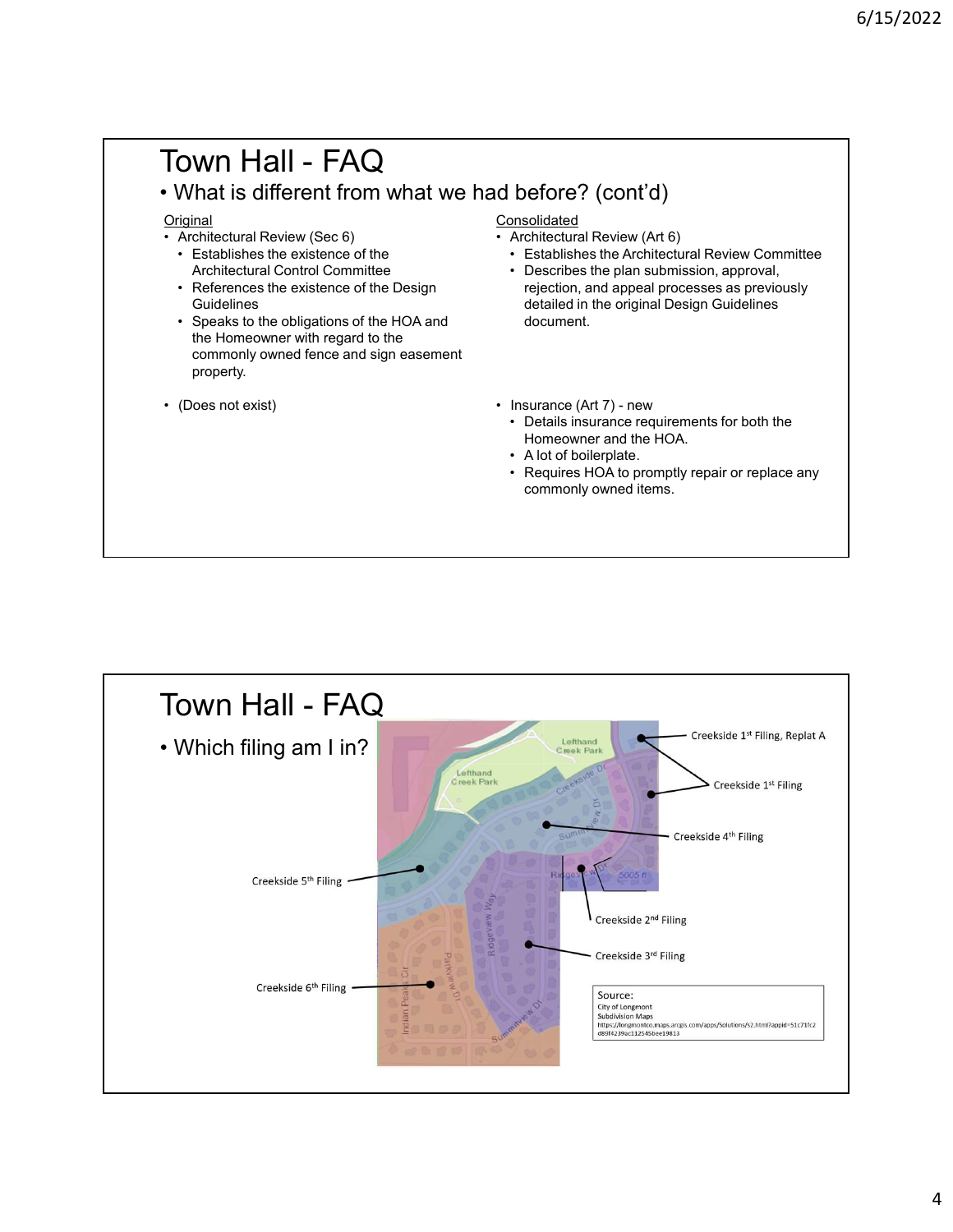# Town Hall - FAQ<br>• What is the 'common property' that is owned by the<br>neighborhood?<br>• Property around the subdivision signage Town Hall - FAQ<br>• What is the 'common property' that is owned by the<br>neighborhood?<br>• Property around the subdivision signage<br>• Pike Road and Ridgeview Drive<br>• Sunset Street and Creekside Drive neighborhood? • Property that is owned by the seighborhood?<br>• Property around the subdivision signage<br>• Property around the subdivision signage<br>• Prixe Road and Ridgeview Drive<br>• Sunset Street and Creekside Drive<br>• Perimeter fencing al **n Hall - FAQ**<br>
t is the 'common property' that is owned by the<br>
hborhood?<br>
roperty around the subdivision signage<br>
• Pike Road and Ridgeview Drive<br>
• Sunset Street and Plateau Road<br>
• Sunset Street and Plateau Road<br>
erime **n Hall - FAQ**<br>
t is the 'common property' that is owned by the<br>
hborhood?<br>
• Pike Road and Ridgeview Drive<br>
• Sunset Street and Creekside Drive<br>
• Sunset Street and Plateau Road<br>
• Fincest Street and Plateau Road<br>
• Fince n Hall - FAQ<br>
ti is the 'common property' that is owned by the<br>
hborhood?<br>
roperty around the subdivision signage<br>
• Pike Road and Ridgeview Drive<br>
• Sunset Street and Creekside Drive<br>
• Sunset Street and Plateau Road<br>
ree e/15/2022<br>• Perimeter fencim on property' that is owned by the<br>• Property around the subdivision signage<br>• Pike Road and Ridgeview Drive<br>• Sunset Street and Creekside Drive<br>• Sunset Street and Plateau Road<br>• Green area i • G/15,<br>
• G/15,<br>
• Mall - FAQ<br>
• Property around the subdivision signage<br>
• Property around the subdivision signage<br>
• File Road and Ridgeview Drive<br>
• Sunset Street and Plateau Road<br>
• Green area in cul-de-sac on Ridge • South side of Pike Road from Ridgeview Drive to the Lefthand Creek<br>• Property around the subdivision signage<br>• Pike Road and Ridgeview Drive<br>• Sunset Street and Creekside Drive<br>• Sunset Street and Plateau Road<br>• Creen a Surface and Creestate Investigate Investigated Internal Consert Street and Plateau Road<br>
- Perimeter fencing along Sunset Steet and Plateau Road<br>
- Green area in cul-de-sac on Ridgeview Drive (our very own 'grassy<br>
knoll')

- knoll').
- bridge.

- 
- Perimeter fencing along Sunset Steet and Plateau Road<br>• Green area in cul-de-sac on Ridgeview Drive (our very ow<br>• South side of Pike Road from Ridgeview Drive to the Left<br>• bridge.<br>• Collings.<br>• Town Hall FAQ<br>• How is • Green area in cul<sup>1</sup>-de-sac on Ridgeview Drive (our very own 'grassy<br>• South side of Pike Road from Ridgeview Drive to the Lefthand Creek<br>bridge.<br>• South Side of Pike Road from Ridgeview Drive to the Lefthand Creek<br>brid policies adopted by the Board in September of 2021. • Covenant South side of Pike Road from Ridgeview Drive to the Lefthand Cordge.<br>• Cordge.<br>• Cordge.<br>• Covenant and Rule Enforced?<br>• Covenant and Rule Enforcement.<br>• Covenant and Rule Enforcement.<br>• Covenant and Rule Enforc • South side of Pike Road from Ridgeview Drive to the Lefthand C<br>
bridge.<br>
• Price enforcement procedure is detailed in excruciating legalese in the up<br>
policies adopted by the Board in September of 2021.<br>
• Covenant and R oridge.<br>
1) A violation is this to be enforced?<br>
1) is this to be enforced?<br>
1) enforcement procedure is detailed in excruciating legalese in the upd<br>
1) covenant and Rule Enforcement.<br>
1) exact appoints in individual or c VN  $\text{Hall}$  –  $\text{FAQ}$ <br>
is this to be enforced?<br>
is this to be enforced?<br>
is this to be enforced the position is detailed in excruciating legalese in the upd<br>
is lease read the policy for all the details, but basically:<br>  $\$ 
	- -
		-
- **3)** If violation is deemed to exist, a courtesy letter is defined in exerception in the updated policies adopted by the Board in September of 2021.<br>  $\sim$  Covenant and Rule Enforcement.<br>  $\sim$  Covenant and Rule Enforcement resolve the violation in 10 days or the Homeowner may request a 'hearing' with the Board within those same 10 days.  $\text{YIn Hall} - \text{FAQ}$ <br>is this to be enforced?<br>energiencement procedure is detailed in excruciating legalese in the updated<br>olicies adopted by the Board in September of 2021.<br>case read the policy for all the distormant.<br>exame Vn Hall - FAQ<br>
is this to be enforced?<br>
is this to be enforced?<br>
is related in excruciating legalese in the updated<br>
iclicies adopted by the Board in September of 2021.<br>
• Covenant and Rule Enforcement.<br>
2) Board appoints **Vn Hall - FAQ**<br>is this to be enforced?<br>
he enforcement procedure is detailed in excruciating legalese in the updated<br>
bicics adopted by the Board in September of 2021.<br>
How the Board in September of 2021.<br>
How the Board **Yn Hall - FAQ**<br>
is rhis to be enforced ?<br>
is rhis to be enforced ?<br>
ile Board in September of 2021.<br>
Ile Board in September of 2021.<br>
• Covenant and Rule Enforcement.<br>
• Covenant and Rule Enforcement.<br>
9 a consisted to t **For the matter of the matter is statistically in the matter of 2021.**<br>
So this statistic of the polocycle is detailed in excruciating legalese in the updated policies adopted by the Board in September of 2021.<br>
• Covenan Vn  $\text{Hall}$  –  $\text{FAQ}$ <br>is this to be enforced?<br>lie and force of the heard in excruciating legalese in the updated<br>licities adopted by the Borad in September of 2021.<br>- Covenant and Rule Enforcement.<br>9) Aviolation is report **In Hall - FAQ**<br>
is this to be enforced?<br>
is this to be enforced?<br>
is the finder metrodechieve is detailed in excruciating legalese in the updated<br>
clocies adopted by the Board in September of 2021.<br>
ease read the ploicy
	-
	-
	- 6) If still no resolution, a letter notifying the Homeowner of a fine is sent. Subsequent letters and fines to increase if the violation continues without resolution.
	-
	-
	-
	- the above detailed fine sequence is initiated.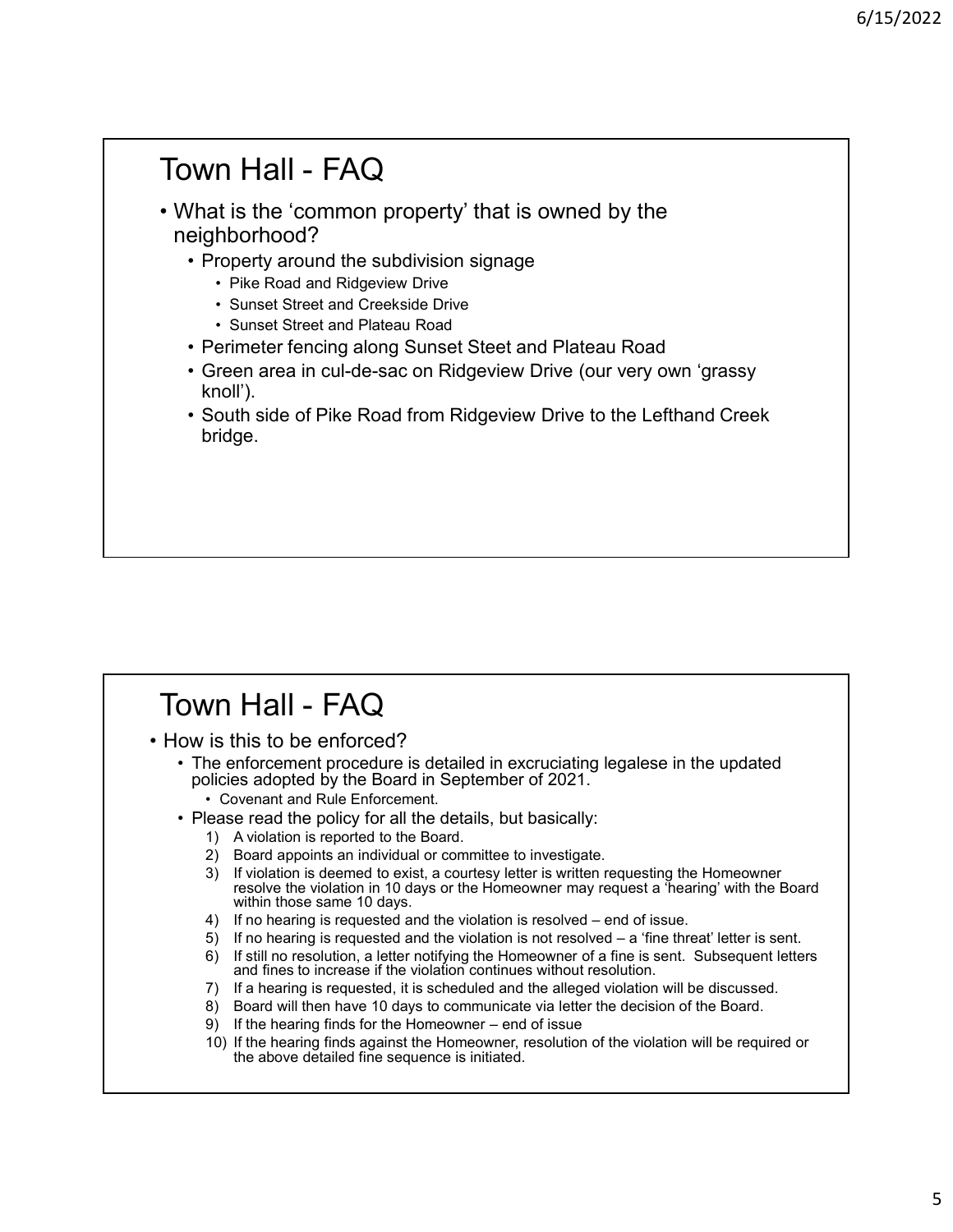# Town Hall - FAQ<br>• Can I remove grass from my yard?<br>• The previous covenants have been quite restrictive on what can be<br>planted in the yard. Fown Hall - FAQ<br>• Can I remove grass from my yard?<br>• The previous covenants have been quite restrictive on what can be<br>planted in the yard.<br>• Once of the notable changes in the consolidated covenants is the<br>recognition th <sup>6/15,</sup><br> **• The previous covenants have been quite restrictive on what can be**<br>
• The previous covenants have been quite restrictive on what can be<br>
planted in the yard.<br>
• Once of the notable changes in the consolidated planted in the yard. <sup>6/1</sup><br>• The previous covenants have been quite restrictive on what can be<br>• The previous covenants have been quite restrictive on what can be<br>• Once of the notable changes in the consolidated covenants is the<br>• Compution t recognition that drought and ever-increasing water cost (along with a change in Colorado state law), have made non-turf more appealing. example in FACC<br>
France of the previous coverants have been quite restrictive on what can be<br>
planted in the yard.<br>
• The previous coverants have been quite restrictive on what can be<br>
planted in the yard.<br>
• Once of the n resulted with the Creekside HOA is open to the replace of Kentucky Bluegrass with Xeriscape. Since the ADC has waiver authority relative to the Design Guidelines, these requests will be reviewed and can be signed off provided they meet the Xeriscape objective. **• Please note that Scription** is noted that Xeriscape is noted that Xeriscape is noted that  $\theta$  planted in the yard.<br>• Please of the notable changes in the consolidated coverants is the recognition that dought and ever-i provided in Appendix B. From the university was the constrained the cost (along the cost (along the colorado state law), have made non-turf more appealing.<br>
• Board discussions with the Architecture Design Committee have<br>
resulted with the Creeks • Board discussions with the Architecture Design Committee have<br>
resulted with the Creekside HOA is open to the replace of Kentucky<br>
Bluegrass with Xeriscape. Since the ADC has waiver authority relative<br>
to the Design Guid Festive with the Creassion From the plane of the plane of neurolay<br>
Bluegrass with Xeriscape. Since the ADC has waiver authority relative<br>
to the Design Guidellines, these requests will be reviewed and can be<br>
signed of pr • Should a Filing not pass, that Filing would continue to have the original CR in Appendix B.<br>
• Please note that Xeriscape is **not** Zeroscape. More description is<br>
provided in Appendix B.<br>
• Our intention is to work hard

- - consolidated CCR, making sure everyone in the Filing is fully informed and able to vote.
	- CCR in effect.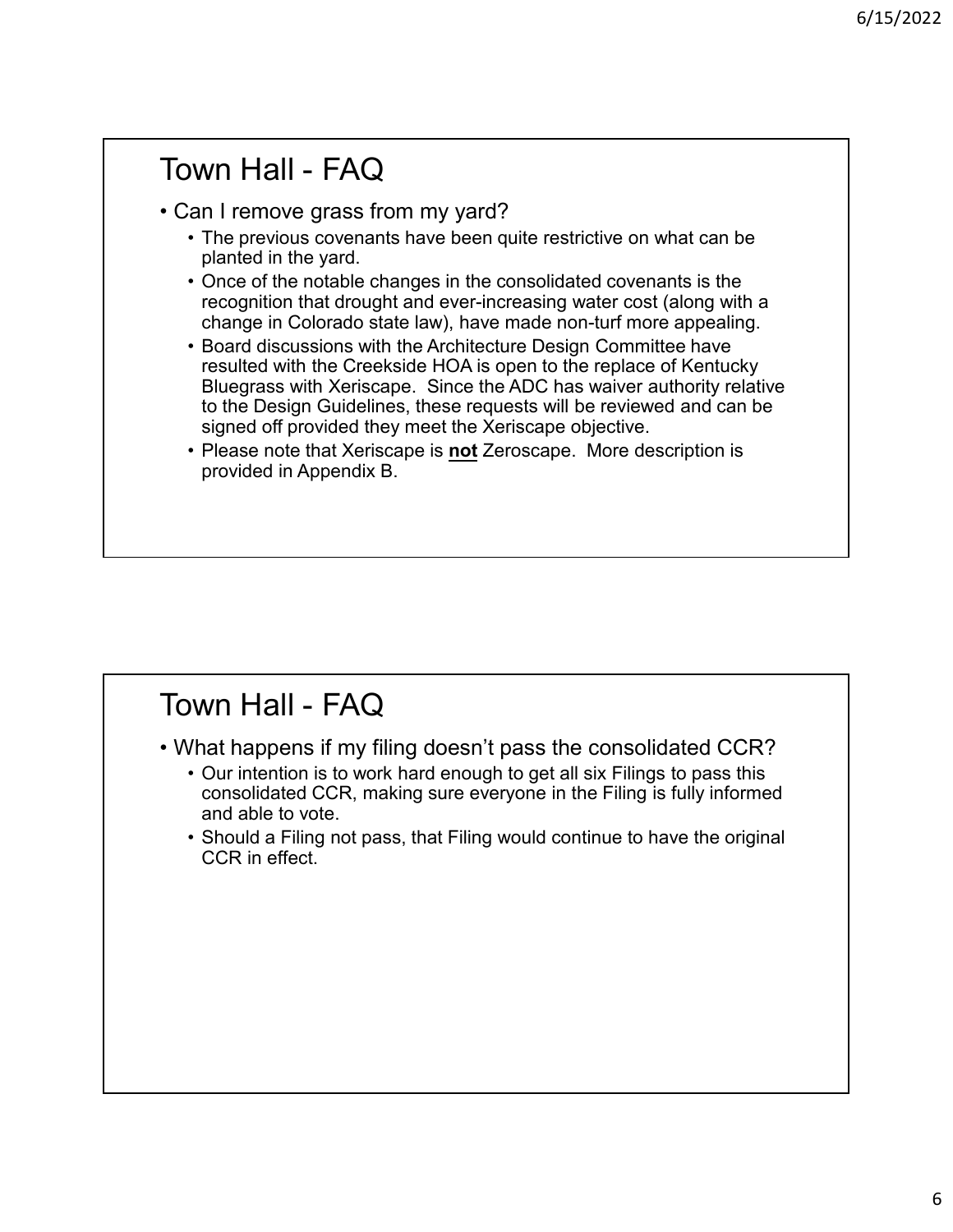# Town Hall - FAQ<br>• What happened to the architecture, design and landscape<br>requirements?<br>• The governing documents for the HOA consist of the following: • What happened to the architecture, design and landscape requirements? • **Hall - FAQ**<br>
• The governing documents for the HOA consist of the following:<br>
• The governing documents for the HOA consist of the following:<br>
• Articles of Incorporation – updated in 2021 by a vote of the Homeowners<br>
• **• Articles of Incorporation – updated in 2021**<br>• Articles of Incorporation – updated in 2021 by a vote of the following:<br>• Articles of Incorporation – updated in 2021 by a vote of the Homeowners<br>• Bylaws – updated in 202 • Bylaws – updated in 2021 by a vote of the Homeowners **• Covenants, Conditions, and Restrictions, and Restrictions, and Restrictions, and Restrictions, and Restrictions, and Restrictions, conditions, conditions, and Restrictions (CCRs) – to be voted on in 2022 by a computat** Homeowners **n Hall – FAQ**<br> **thappened to the architecture, design and landscape irements?**<br> **thappened to the architecture, design and landscape**<br> **i.e.** Articles of Incorporation – updated in 2021 by a vote of the Homeowners<br>
• By **• Hall – FAQ**<br> **• Hall – FAQ**<br> **• Happened to the architecture**, design and landscape<br>
irements?<br>
• e governing documents for the HOA consist of the following:<br>
• Articles of Incorporation – updated in 2021 by a vote of **• The is one more document to be updated after the consolidated** Covenants. The governing documents for the HOA consist of the following:<br>• The governing documents for the HOA consist of the following:<br>• Aricles of Incor Covenants. It has been called the Design Requirements (DR) document. **• A number of the process steps from the original DRs (there were five original SCRS)**<br>• The governing documents for the HOA consist of the following:<br>• Articles of incorporation – updated in 2021 by a vote of the Homeow them, and all slightly different) have been moved into the consolidated CCRs. • There is one more documents – to be updated and voted on by the HOA Board in 2023.<br>• There is one more document to be updated after the consolidated<br>• Covenants. It has been called the Design Requirements (DR) document.<br> • There is one more document to be updated atter the consolidated<br>
Covenants. It has been called the Design Requirements (DR) document.<br>
• A number of the process steps from the original DRs (there were five of<br>
them, and Covenants. It has been called the Design Requirements (DR) document.<br>
• A number of the process steps from the original DRs (there were five of<br>
therm, and all slightly different) have been moved into the consolidated<br>
CCR

# **Definitions**

## Hell Strip

- of any kind in due to several factors: lack of water, heat reflected from paved<br>surfaces, foot traffic, trash, dog crap, and salt from winter snowmelt. Also called
- A number of the process steps from the original DRs (there were five of<br>them, and all slightly different) have been moved into the consolidated<br>CCRs.<br><br>
I Strip<br>
 The strip of dirt between the sidewalk and the street, n them, and all slightly different) have been moved into the consolidated<br>
CCRs.<br>
The strip of dirt between the sidewalk and the street, notoriously hard to grow plants<br>
The strip of dirt between the sidewalk and the street, sewer lines or bus benches, pile snow on it, tear it up during street repairs and widening. In some cities you can be fined for not maintaining your hell strip, and in **Definitions**<br>Strip<br>Strip<br>Strip strip of dirt between the sidewalk and the street, notoriously hard to grow plants<br>To any kind in due to several factors: lack of water, heat reflected from paved<br>arteces, foot traffic, tras **Definitions**<br>
• The strip of dirt between the sidewalk and the street, notoriously hard to grow plants<br>
of any kind in due to several factors: lack of water, heat reflected from paved<br>
surfaces, foot traffic, trash, dog c
- the practice of planting tough, drought-tolerant plants (including cactus) on hell strips. Now there are "planned" hell strip gardens offered by many nurseries.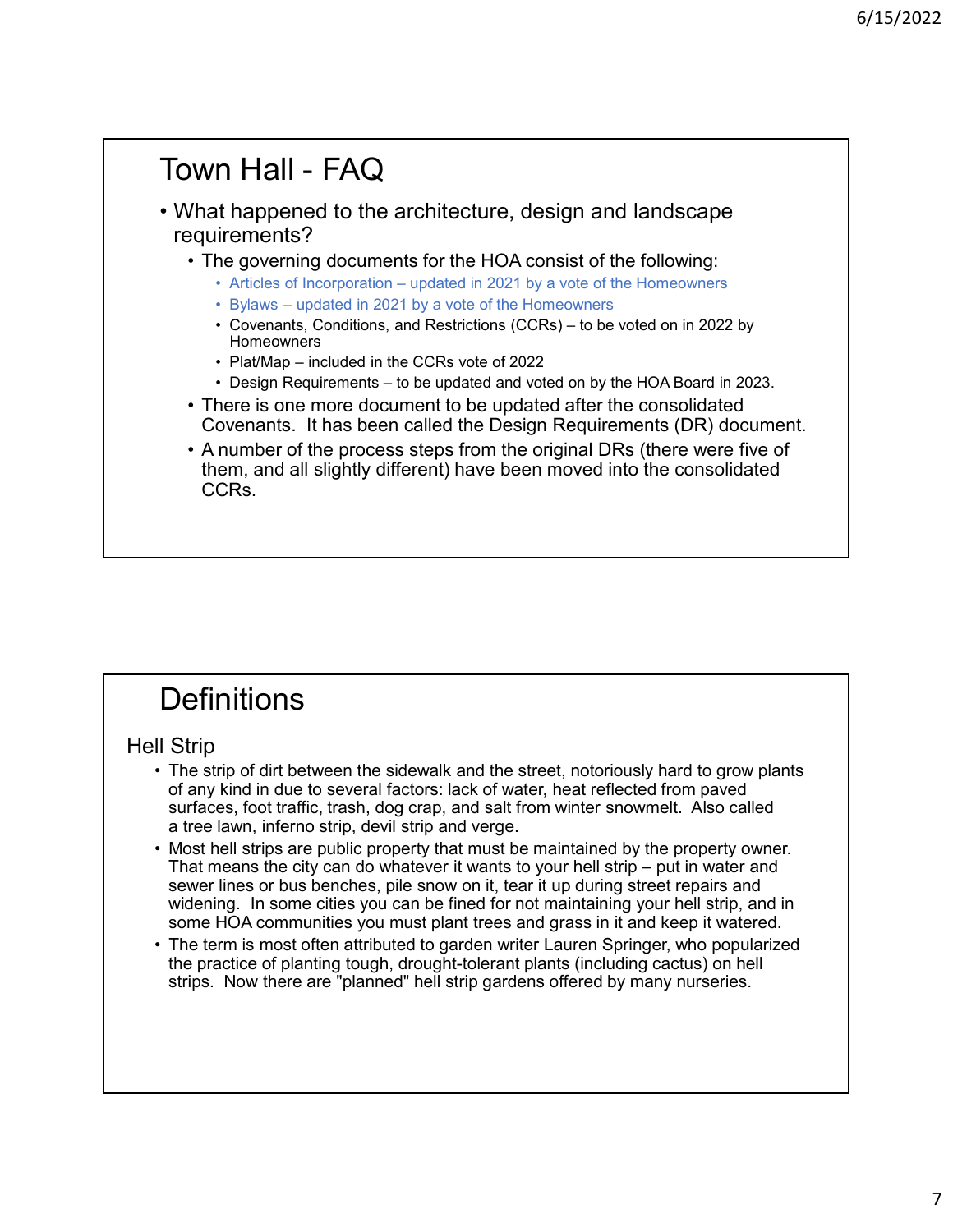# Appendix A

### Basics of Colorado Homeowners' Association (HOA) Law

 $6/15/2022$ <br>  $\bigoplus \mathsf{POend} \mathsf{idx} \mathsf{A}$ <br>
Basics of Colorado Homeowners' Association ("HOA) Law<br>
Every year, more and more Coloradoans live in home shat are part of a homeowner' association ("HOA"), also known as a common i

 $\mathsf{6}/15/2022$ <br>Basics of Colorate Homeowmers' Association (HOA) Law<br>Especialis, they homeowmers' Association (HOA) Law<br>Especialis, the choron of an HOA – this was true for an HOA – this was true for 59% of the 620,000 si  $6/15/2022$ <br>Basics of Colorado Homeowners' Association (HOA) Law<br>Everywar. mee and note coloradors live in homes that are part of a homeowners' association (HOA"), also known as a common interest community or community<br>Ev **Appendix A**<br>Basic conditions about Colorado Homeowevers' Association (HOA) Law<br>Besides of Colorado Homeowevers' Association (HOA) Law<br>Every year, more and more Coloradons live in homes that are part of a homeowers' associ **Applement Control in the purpose of an HOA?**<br>
Basics of Colorado Homeowners' Association (HOA) Law<br>
Every year, more and more Coloradoans live in homes that are part of a homeowners' association ("HOA"), also known as a c HOAs are intended to maintain property values and promote peace and harmony within a neighborhood. In the distant past, more Americans lived in rural<br>environments where their use (or misuse) of their property had little ef  $6/15/2022$ <br>
ics of Colorado Homeowners' Association (HOA) Law<br>
ics of Colorado Homeowners' Association (HOA) Law<br>
ics of Colorado Homeowners' Association (HOA) Law<br>
station, then had may come colorado we inherest had any and more conflicts over property use and appearance. HOAs generally exist to mitigate these conflicts. This is why in modern subdivisions; you are unlikely to find houses painted lime green or junk cars in front yards. Many modern HOAs also own and/or maintain amenities for the neighborhood, such as pools and landscaping, and some HOAs are devoted exclusively to such purposes. **Appoint Control in the Control in the Control in the Comparison of the Control in the Control in the Control in the Control in the Control in the Control in the Control in the Control in the Control in the Control in the**  $6/15/2022$ <br>
The G Colorado Homeowners' Association (HOA) Law<br>
These of Colorado Homeowners' Association (HOA) Law<br>
These mass are a more distributed by the profit is a legal entity of the state of the HOA is usually orga  $6/15/2022$ <br>is of Colorado Homeowners' Association (HOA) Law<br>is of Colorado Homeowners' Association (HOA) Law<br>is one Colorado Homeowners' Association (HOA) Law<br>is one concerns are used in the HOA will be run by a board of  $\mathbf{Appo} \mathbf{Appo} \mathbf{Appo} \mathbf{Appo} \mathbf{Appo} \mathbf{Appo} \mathbf{Appo} \mathbf{Appo} \mathbf{Appo} \mathbf{Appo} \mathbf{Appo} \mathbf{Appo} \mathbf{Appo} \mathbf{Appo} \mathbf{Appo} \mathbf{Appo} \mathbf{Appo} \mathbf{Appo} \mathbf{Appo} \mathbf{Appo} \mathbf{Appo} \mathbf{Appo} \mathbf{Appo} \mathbf{Appo} \mathbf{Appo} \mathbf{Appo} \mathbf{Appo} \mathbf{Appo} \mathbf{Appo} \mathbf{Appo} \mathbf{Appo} \mathbf$  $6/15/2022$ <br>
Sins of Colorado Homeoweres' Association (HOA) Law<br>
year, anno externa concerns the in home text or and a beneverer secondary (HOA), as a boson as a common interaccommunity or common)<br>
year, anno externa conc  $\mathsf{Appo}_\mathsf{G}$  and monoton contents are associated in (HOA) Law<br>is of Colorade Memodes of the real process and points are associated in (HOA) and is recorded in the real property and in the real property and in the real  $\bigwedge$  Capital Section of the Colorado Homeowners' Association (HOA) Law<br>Basics of Colorado Homeowners' Association (HOA) Law<br>Everywer, more and most colorado Homeowners' Association (HOA) Law<br>secondary, theirs are most c **ADDOCHIV** A<br>
Basics of Colorado Homeoweners' Association (HOA) Law<br>
Everywer, mee and not Governload line in homeombala are part of a homeowerie association (110x), also known as a common interestion<br>association. Now hom Appendix A<br>
His of Colorado Homeowners Association (HOA) Law<br>
His of Colorado Homeowners Association (HOA) Law<br>
His or any excitent colorado law in good faith and with the HOA given be HOA governing documents community co **A ODDENIX A**<br>
Since of Calculated Internations was Associated (HOA) Law<br>
these these there are especially able to be provide the best solution for the best solution for collective at a<br>
version of the best solutions. The **Approximately as the control of the UK assessment of the UK assessment and the UK assessment and the UK assessment and the UK assessment and the UK assessment and the UK assessment and the UK assessment and the UK assess** Appendix A<br>
As of Colorado Homeowners' Association (HOA) Law<br>
the HOA is following its owners and the HOA is following interest and Colorado law is for all the HOA Maximized payments. If you have a make the HOA may impose interest, hire lawyers (which you likely will have to pay for), and even put a lien on your house.

No. If set up correctly, the HOA and the covenants "run with the land," meaning that they are binding on all owners subsequent to the original neighborhood developer. As an owner, you will be subject to the HOA obligations (such as assessments) and covenants whether you knew about them or not when you purchased includes managing finitions, estistrate conventions, etc.. The HOA will be runing to benefic directions, who are usually homeowears that<br>
What are the covenants of ideocratic and "declaration" or "covenants, conditions, a **In the the covenants of the United States of the Monday Constrainers** (COR) is a set of ship started the started for the HOA to enforce the HOA to enforce the HOA to enforce the HOA to enforce the HOA words the HOA to enf he coments (absolved the risting of or concerns), conditions, and medicinal COSP, is a sel of elaspinis and medicinal or is a concern in certain situations of the right of the right of the right of the right of the right o I Channel second interest property exorts.<br>
Started section and the HOA control how I use my own property and the law interest and the law is a started the formulation of the HOA control the MOA control the MOA control the an layt to affect of the property, the HOA and the property and the rules, and the property of the result of the rules, and the rules of the rules of the rules of the rules of the rules of the rules of the rules of the rul laws the multiple matrix in this weak the convention of the the best meaning that the set being on all covenant of the meaning the station of the covenant in the covenant in the covenant in the covenant in the covenant in

## Appendix A (cont'd)

Basics of Colorado Homeowners' Association (HOA) Law (cont'd)

See relations when the collect a the HOA collections (such as assessments) and coverinats whether you knew about<br>The Norm II disappress with the deliberation and by by HOA board members?<br>
As long as the board members are a

The above it displays with displays a matrix that the Maximum density<br>
Where it displays a matrix that the three terms in the control of the second interaction of other than the second interaction of the second interactio you show decisions. Ollew the relation for profession devices in two objectives and any other such a court of the covenants. If you dant, the first way inproduces a<br>the covenants, rules, and any other such a control of the is the to by the whole statements of the area is adequate the HOA is determine whether the HOA is discussed to the HOA is discussed to the HOA is discussed to the HOA is discussed to the the HOA is discussed to the the HOA as the individual constraints and the material of the surprise specification and the surprise specification in the line of the surprise specification of the line of the surprise specification of the line of the surprise sp interest, hire lawyers (which you likely will have to pay for), and even put a lien on your house.<br> **Appoint is considered** by the members of Colorado Homeoweners' Association (HOA) Law (cont'd)<br> **Assics of Colorado Homeo**  $\mathsf{AppBMOEN}\mathsf{d}(\mathsf{X}\mathsf{A}(\mathsf{comt}^*\mathsf{d}))$ <br>
what it ay subject to understand  $\mathsf{R}(\mathsf{comt}^*\mathsf{d})$  and it control) that  $(\mathsf{cont}^*\mathsf{d})$ <br>
What it ay subject to understand the second common Interest Decembent Research Comm  $\mathsf{AppoendixA}$   $\mathsf{compus2}$   $\mathsf{A}$   $\mathsf{count}d$ )  $\mathsf{lawex}$  is a constant of  $\mathsf{popus2}$ . There is a very loss than the specific of the specific energy is a very loss than the specific energy is a very loss than the specific ene  $\mathsf{Appendix}\ \mathsf{A}\ \mathsf{(comt'd)}$ <br>
control over 30 times amendment amendment amendment (HOA) take (control)<br>
ment amendment amendment amendment amendment effective in the control over 30 times many based meaning that the November d  $\mathsf{AppendixA}$  (CONT $\mathsf{id}\mathsf{a}$ )<br>and of Colorado Homeowear Association (HOA) Law (control)<br>What if my related as violence as non-profit corporation as non-profit corporations, provisions in the HOA are of Colorado Homeowear<br> **Appendix A** (CONt<sup>1</sup> **d)**<br>
so f Colorado Homeowness' Association (HOA) Law (cont<sup>1</sup>d)<br>
mat if my neighbor is visitating a covenant?<br>
material interaction (HOA) Law (cont1<sup>4</sup>)<br>
material interaction is visitating a covenant

Herms & Herrera, LLC Fort Collins and Northern Colorado